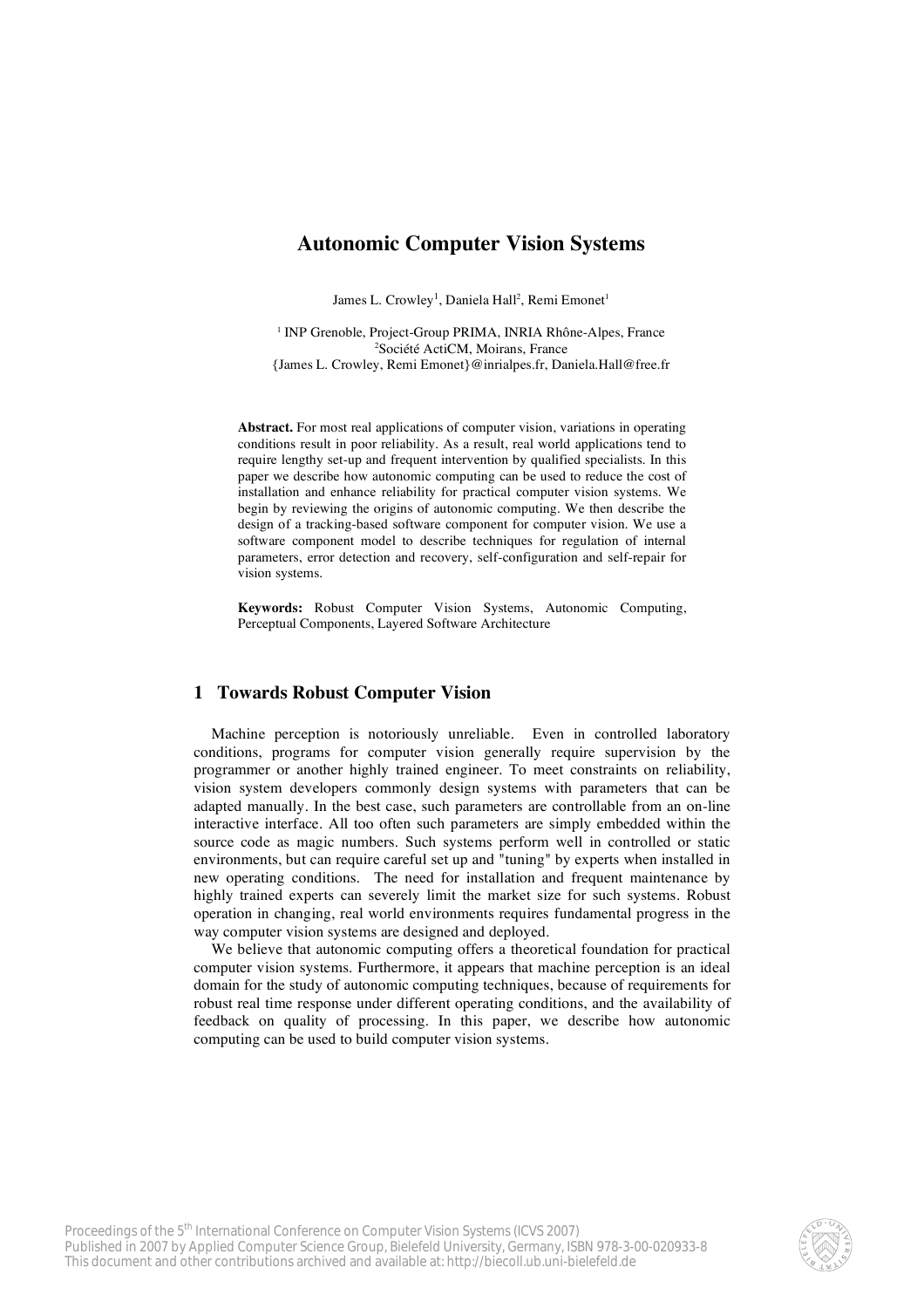### **1.1 Autonomic Computing**

Autonomic computing has emerged as an effort that takes inspiration from biological systems to render computing systems robust [1]. According to Klephard and Chess, [2] the term "Autonomic Computing" has been introduced by IBM vice president Paul Horn, in a keynote address to the National Academy of Engineers at Harvard University in March 2001. Horn presented autonomic computing systems as systems that can manage themselves given high-level objectives from administrators. The term autonomic computing was adapted as a metaphor inspired by natural selfgoverning systems, and in particular, from the autonomic nervous system found in mammals.

The autonomic nervous system (ANS) is a part of the nervous system that is not consciously controlled and serves to regulate the homeostasis of organs and physiological functions. The ANS is commonly divided into three subsystems: the sympathetic nervous systems (SNS), parasympathetic nervous system (PNS) and enteric nervous systems (ENS). The sympathetic nervous system acts primarily on the cardiovascular system and activates the sympatho-adrenal response of the body, also known as the fight or flight response. The parasympathetic system (PNS), also known as the "rest and digest" system, complements the sympathetic system by slowing the heart, and returning blood circulation in the lungs, muscles and gastrointestinal system to normal conditions after reactions by the sympathetic nervous system. The enteric nervous system (ENS) autonomously regulates digestion, and is increasingly referred to as a "second brain".

Inspiration from biological models has lead to efforts to design computing systems with a number of autonomic properties. These include:

- Self-monitoring: The ability of a component or system to observe its internal state, including such quality-of-service metrics as reliability, precision, rapidity, or throughput.
- Self-regulation: The ability of a component or system to regulate its internal parameters so as to assure a quality-of-service metric such as reliability, precision, rapidity, or throughput.
- Self-repair: The ability of a component or system to reconfigure itself so as to respond to changes in the operating environment or external requirements [3].
- Self-description: The ability of a component or system to provide a description of its internal state.

Designing systems that have these properties can result in additional computing overhead, but can also return benefits in system reliability and usability.

In order to fully exploit an autonomic approach, computer vision systems must be embedded as part of a larger system for user services designed according to autonomic principles. Most important is the ability to automatically launch, configure and reconfigure components and adjust parameters for component systems. Modern tools for software ontologies can be used to provide a component registry to record available sensors and components according to their capabilities, and to provide diagnostic and configuration methods to the larger system. An ontology server can provide a registry for the data types and events consumed and produced by components, thus making it possible for a system to detect and repair errors, either by modifying data or by reconfiguring the interconnection of modules or components.

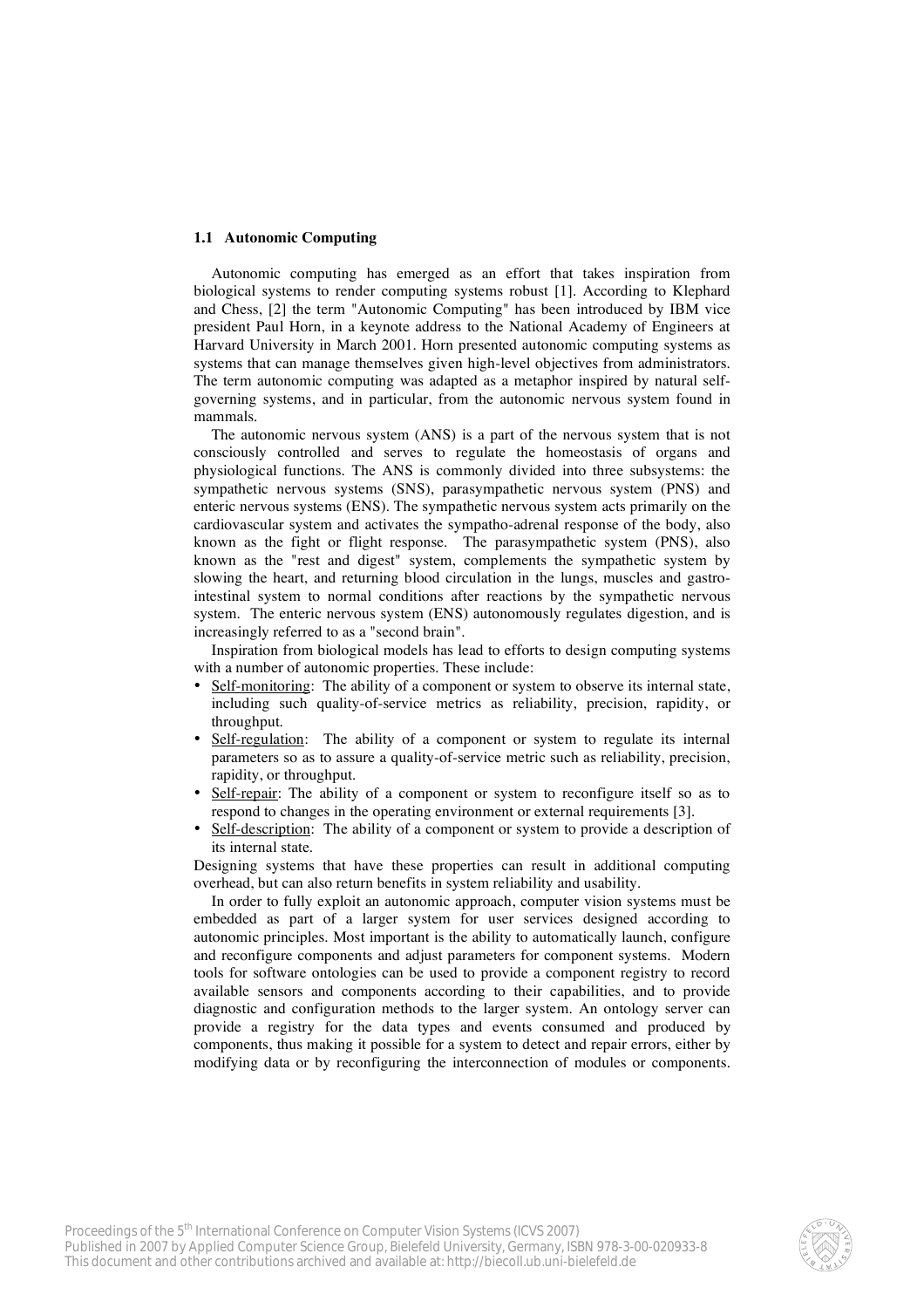With such an approach, systems can respond to failure or degradation by shutting down the failed component and launching an alternate.

A number of authors have experimented with such techniques for constructing robust computer vision systems. Murino [4] addresses the problem of automatic parameter regulation for vision systems within a multi-layered component architecture. Each layer has its own set of parameters that are tuned such that the evidence (coming from the lower level) and the expectation (coming from the higher level) are consistent. Scotti [5] proposes an approach based on self-organizing maps (SOM). A SOM is learned by registering good parameter settings. During runtime, the automatic parameter selection chooses the closest setting in SOM space that performed best during training.

In [6], Min proposes an approach for comparing the performance of different segmentation algorithms by searching the optimal parameters for each algorithm. He proposes an interesting multi-loci hill-climbing scheme on a coarsely sampled parameter space. The segmentation system performance is evaluated with respect to a given ground truth. This approach is designed for the comparison of algorithms and requires testing a large number of different parameter settings. For this reason, the utility of this approach for on-line parameter regulation is less appropriate.

Robertson and Brady [7] propose an architecture for self-adaptive systems. They consider an image analysis system as a closed-loop control system that integrates knowledge in order to be self-evaluating. Measuring and comparing the system output to the desired output and applying a corrective force to the system leads to increased performance. The difficult point is to generate a model of the desired output. They demonstrate their approach on the segmentation of aerial images using a bank of different filter operators. The system selects automatically the best filter for the current image conditions.

The system and approach described below have been worked out in a series of European projects over the last 6 years. Experimental validation for techniques for parameter initialization can be found in Hall et a. [8]. Techniques and validation for parameter regulation are reported in [9]. In this paper we build on and extend this earlier work.

### **1.2 Some Terminology**

Unfortunately, the vocabulary for component-oriented software engineering and autonomic systems are still emerging, and the literature is replete with inconsistent uses. Thus it is important for us to clarify some of the terms used in this paper.

**Auto vs. Self**: In the software engineering literature, one can often find an almost interchangeable use of the terms "auto" and "self". The situation is simpler in French, where only the term "auto" exists, and the scientific culture seems to shy from anthropomorphic notions. In this paper, we have adopted the following usage: "Self" is used to refer to autonomic abilities that are provided using an explicit (declarative or symbolic) description of a system. Thus a component can be said to be "selfdescriptive" when it contains a declarative description of its function and principles of operation, or of its internal components and their interconnections. The term "Auto" will be used for techniques that do not employ an explicit declarative description, but

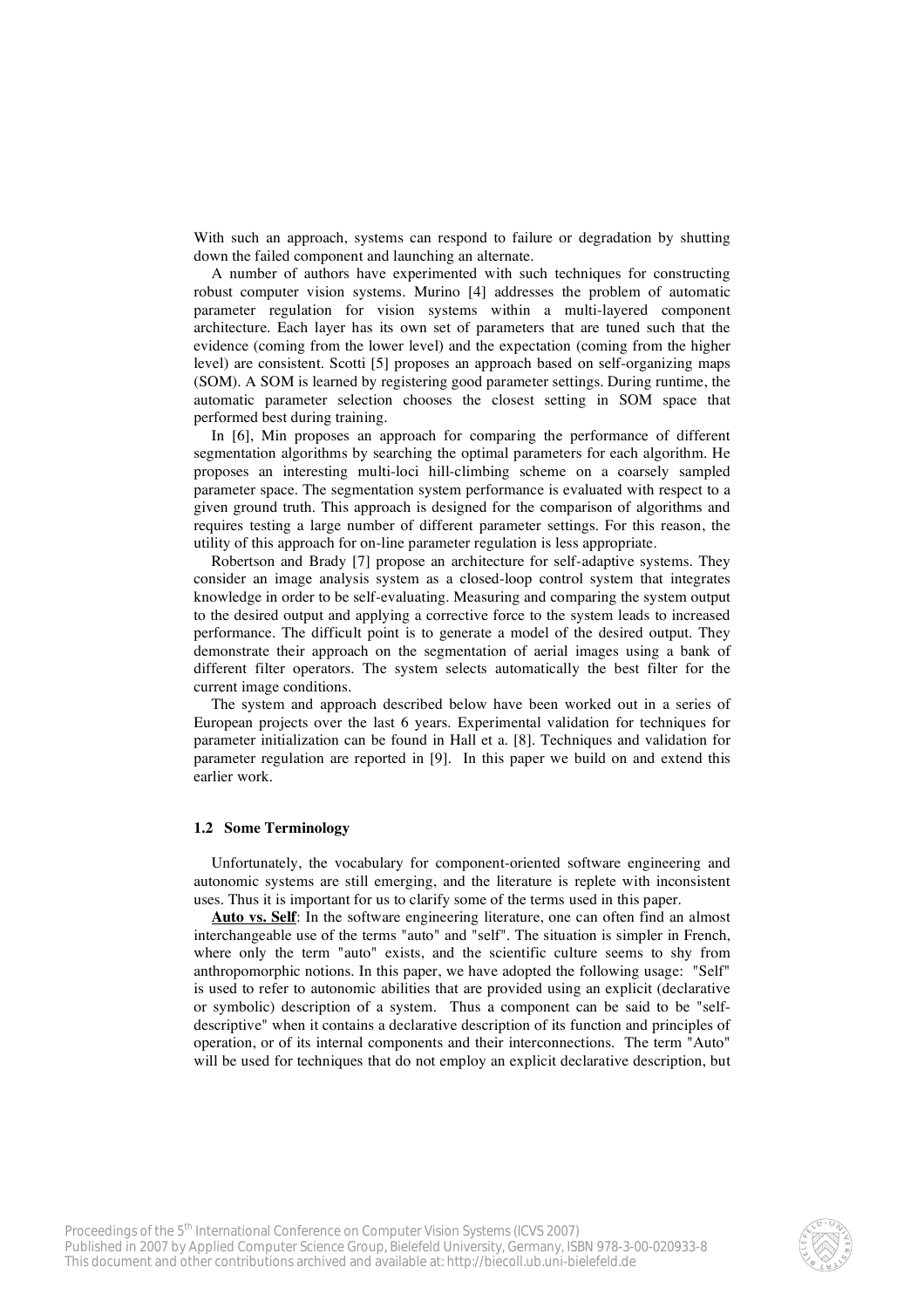simply on a measured property. Thus an auto-regulatory system may be implemented as a hardwired feedback process that regulates parameters without explicit description of their meaning or use while a self-repairing system will use a declarative model to reconfigure its internal function.

**Homeostasis and Autonomic Control**: Homeostasis or "autonomic regulation of internal state" is a fundamental property for robust operation in an uncontrolled environment. A component is auto-regulated when processing is monitored and controlled so as to maintain a certain quality of service. For example, processing time and precision are two important state variables for a tracking process. These two may be traded off against each other. The process supervisor maintains homeostasis by adapting module parameters using the auto-critical reports.

**Modules, Components and Services:** Process architectures have been explored for computer vision systems since the 1990's [10]. Such architectures are a form of data flow models for software architectures [11]. We apply a component model [12] to the definition of software at three distinct layers, as shown in figure 1. These three layers are the service layer, the component layer and module layer. Programming style tends to vary for these three layers. A software agent architecture, using tools such as the JAVA JADE environment is often appropriate for the service layer. The software components are generally programmed as autonomous computer programs under the control of a component supervisor. Modules can be programmed as a class with methods using an object-oriented style or as a procedure or subroutine in a more classical procedural language. Each layer provides an appropriate set of communication protocols and configuration primitives, as well as interface protocols between layers.



**Fig. 1.** Three Layers in a component-based software architecture

**Modules**: Modules may be formally defined as synchronous transformations applied to a certain class of data or events, as illustrated in Figure 2. Modules generally have no state. They are executed by a call to a method (or a function or a subroutine depending on the programming language) accompanied by a vector of parameters. The parameters specify the data to be processed, and describes how the transform is to be applied. The output from a module is generally output to a serial stream or posted as an events to an event dispatcher.

A module may be considered as auto-descriptive when it returns a report that describes the results of processing. Examples of information contained in such a report may include elapsed execution time, confidence in the result, or any exceptions that were encountered.

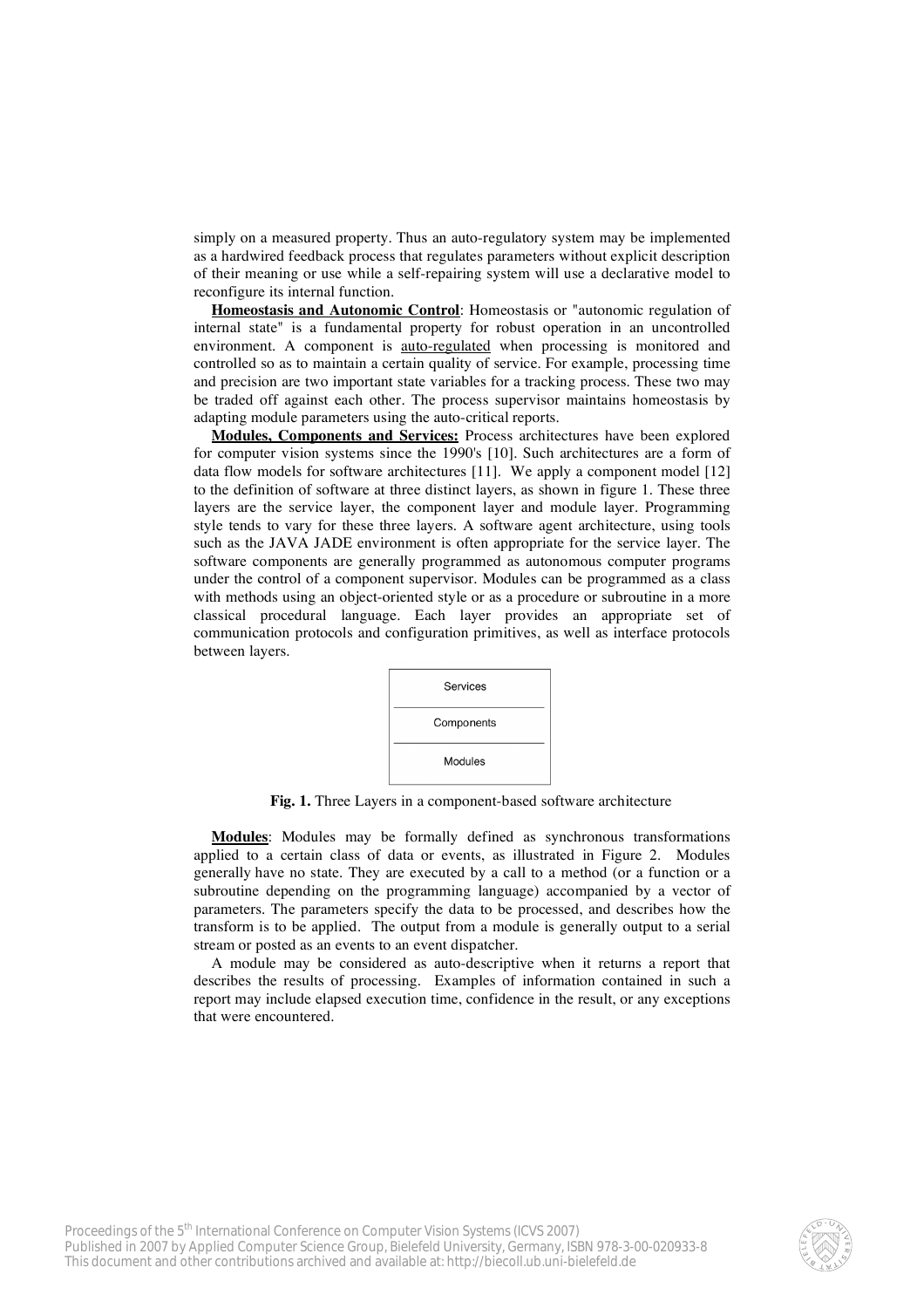

**Fig. 2.** Modules apply a transformation to data and return a report

An example of such an auto-descriptive module is a module that transforms RGB color pixels within a region of interest of an image into a scalar values that represents the probability that the pixel belongs to a target. Such a transformation can defined as a lookup table representing a ratio of color histograms [13]. The command to run the module is accompanied by a parameter vector that includes a pointer to the input image buffer, a pointer for an output image buffer, a pointer to a ROI (Region of interest) data structure, a pointer to the lookup table, and a step size at which the transform is to be applied within the ROI. Computing time for this process may be reduced by restricting processing to one pixel out of S (S represents a "step size") [14]. Most computer vision algorithms can be implemented as an assembly of such modules.

**Perceptual Components**: Modules may be assembled into software components. A component is an autonomous assembly of modules executed in a cyclic manner controlled by a supervisor as shown in figure 3. The component supervisor interprets commands and parameters, supervises the execution of the components, and responds to queries from the components with a description of the current state and capabilities of the component. The auto-critical report from modules allows the supervisor to adapt the execution schedule for the next cycle so as to maintain a target for quality of service, such as execution time or number of targets tracked. In our group, we embed C++ modules in a modified "scheme" environment [15] to implement supervised perceptual components.



**Fig. 3.** A perceptual component composed of a set of modules under the cyclic control of a component supervisor.

User services can be designed as software agents that observe human activity and respond to events. An example of such a service would be an activity logging service in an office environment, that maintains a journal of classes of activities such as talking on the phone, typing at a computer or meeting with visitors. In the CHIL project [16] we have implemented a number of such services based on dynamic assembly of perceptual components. Such services can be driven by a situation model [17] that integrates information from different perceptual components. In this paper we will concentrate on the software component design model for computer vision to provide such services.

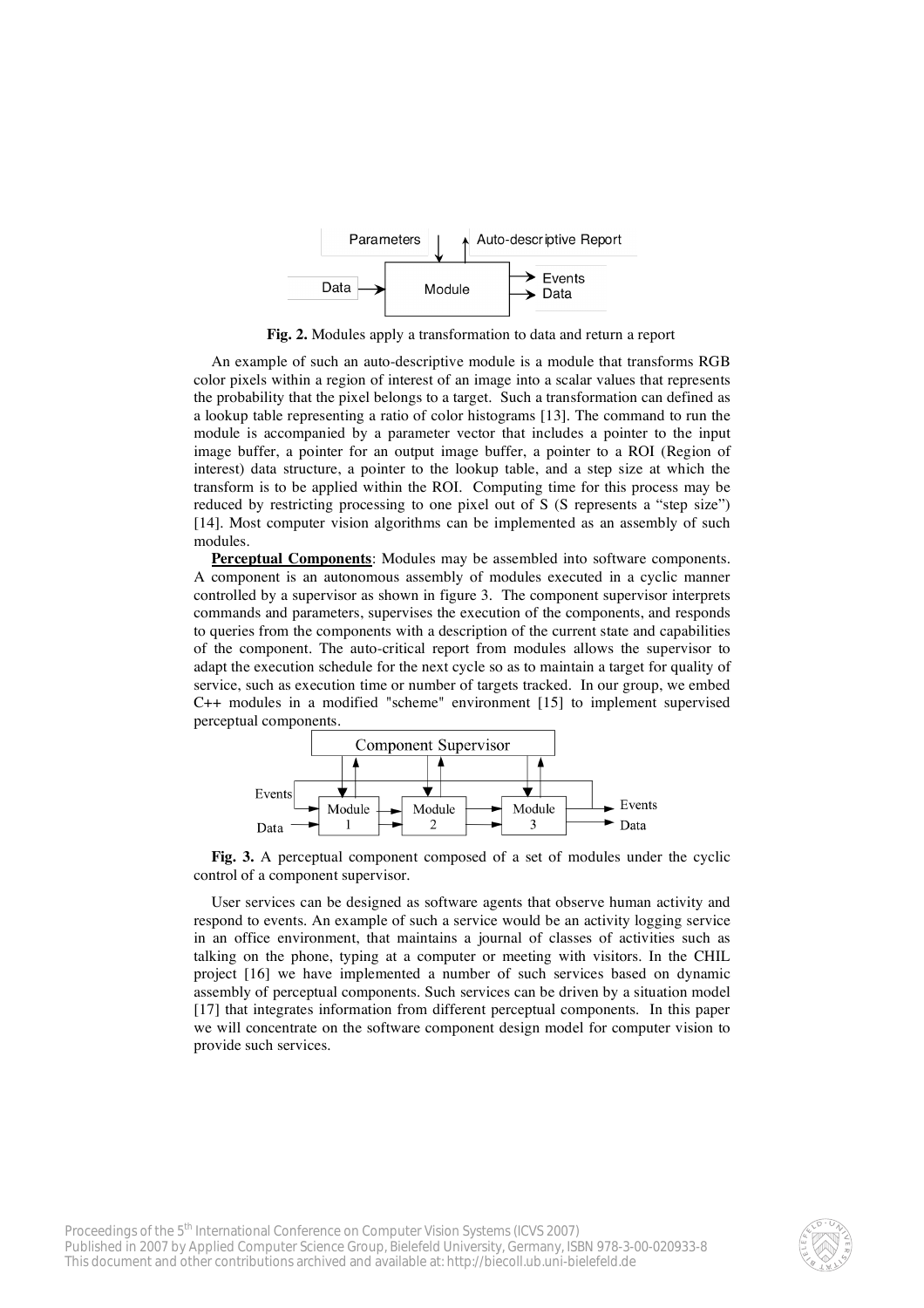# **2. Autonomic Perceptual Components**

As described above, perceptual components are software components that observe a scene or a recorded data stream in order to measure properties, to detect and recognize entities or activities, or to detect events. Perceptual components based on tracking constitute an important class of components with many applications. Such components integrate information over time, typically through calculations based on statistical estimation. Tracking components may be designed for nearly any detection or recognition method, and provide important benefits in terms of robustness of detection and focus of processing resources. In this section, we propose a general software model for tracking-based perceptual components.

#### **2. 1. Tracking-Based Perceptuel Components**

Tracking systems constitute an important class of perceptual components. The architecture for a typical tracking-based perceptual component is shown in figure 4. Tracking is a cyclic process of recursive estimation, classically defined as a Bayesian estimation process composed of three phases: Predict, Detect, and Update. A wellknown framework for such estimation is the Kalman filter [18]. The prediction phase uses the previously estimated attributes for observed targets (or entities) to predict current values in order to control observation. The detection phase applies the prediction to the current data to locate and observe the current values for properties, as well as to detect new targets. The update phase tests the results of detection to eliminate erroneous or irrelevant detections (distracters), recalculate the latest estimates for parameters for targets, and amend the list of observed targets to account for new and lost targets.



**Fig. 4.** A tracking-based perceptual component.

We add a recognition phase, an auto-regulation phase, and a communication phase to the classical tracking phases in our tracking-based perceptual component. In the recognition phase, recognition algorithms are applied to the current list of targets to verify or determine labels for targets, and to recognize events or activities. The autoregulation phase determines the quality of a service metric, such as total cycle time or confidence and adapts the list of targets as well as the target parameters to maintain a desired quality. During the communication phase, the supervisor responds to requests

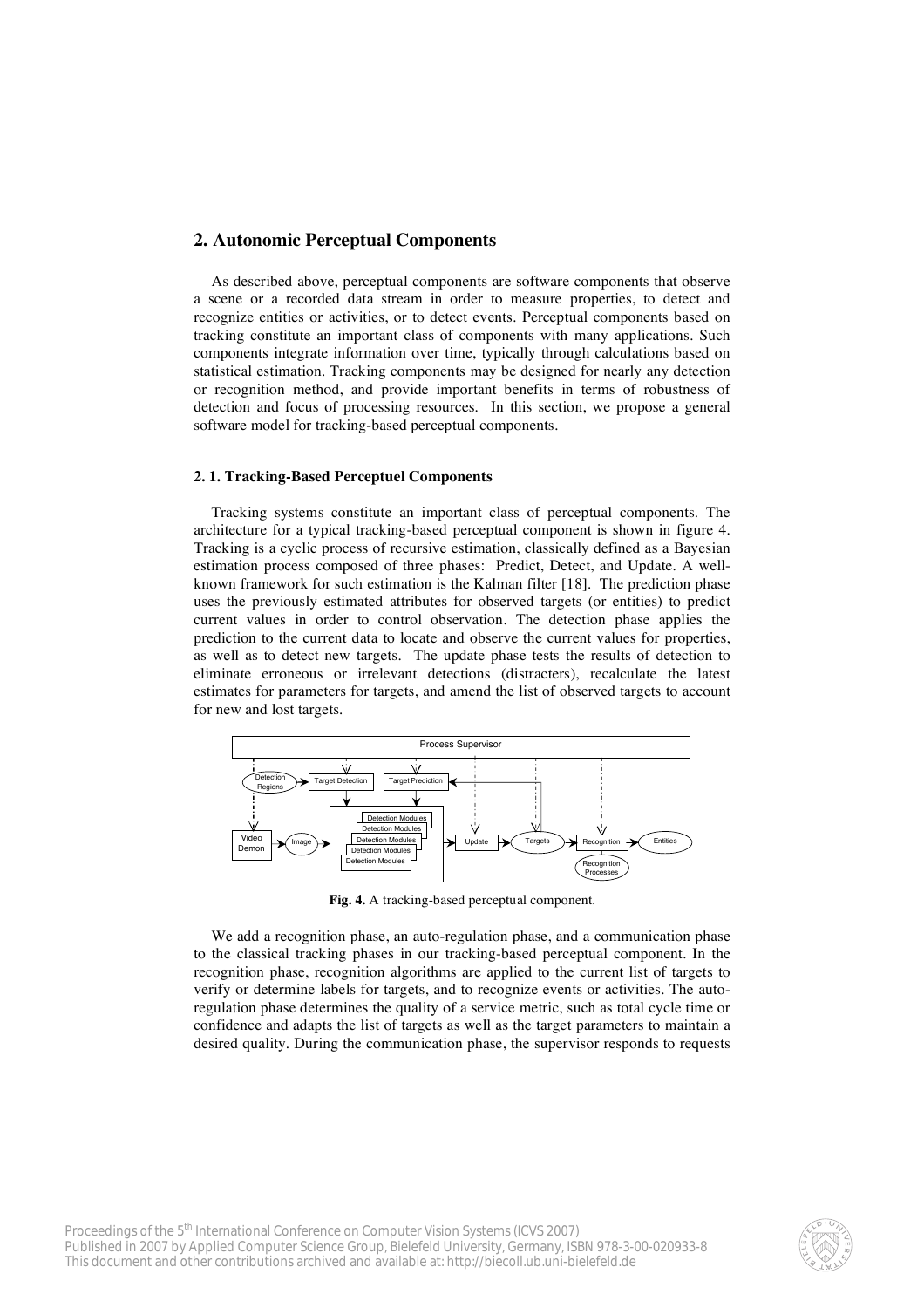from other components. These requests may ask for descriptions of the component state or capabilities, or may provide specification of new recognition methods.

### **2.2 Component Supervisor**

The component supervisor acts as a scheduler, invoking execution of modules in a synchronous manner. The execution report returned by each module allows the supervisor to monitor performance and to adjust module parameters for the next cycle. The results of processing are fed to a statistical classifier to detect incorrect operation. When such errors are detected a second classifier can be used to select a procedure to correct the error, as described below. The supervisor is able to respond to external queries with a description of the current state and capabilities. We formalize these abilities as the autonomic properties of self-monitoring, autoregulation, self-repair, and self-description.

A self-monitoring process maintains a model of its own behavior in order to estimate the confidence for its outputs. Self-monitoring allows a process to detect and adapt to changing observational circumstances by reconfiguring its component modules and operating parameters. Techniques for acquiring an operating model, for monitoring operating conditions, and for repairing operational problems are described in section 3.

A process is auto-regulated when processing is monitored and controlled so as to maintain a certain quality of service. For example, processing time and precision are two important state variables for a tracking process. These two parameters may be traded off against each other. The process controllers may be instructed to give priority to either the processing rate or precision. The choice of priority is determined by the federation tool or by the federation supervisor. Techniques for monitoring output quality and for regulating internal parameters are also described in section 3.

Each target and each detection region contains a specification for the module to be applied, the region over which to apply the module, and the step size to apply processing. Recognition methods are loaded as snippets of code that can generate events or write data to streams. These methods may be downloaded to a component as part of the configuration process to give a tracking process a specific functionality.

Quality of service metrics such as cycle time and number of targets can be maintained by dropping targets based on a priority assignment or by reducing resolution for processing of some targets (for example based on size).

A self-descriptive controller can provide a symbolic description of its parameters, data structures, functions and current internal state. Such descriptions are useful for both manual and automatic composition of federations of components. During initialization, components may publish a description of their basic functionality and data types in an ontology server. During execution, components can respond to requests for information about current state, with information such as number and confidence of currently observed targets, current response time, or other quality of service information.

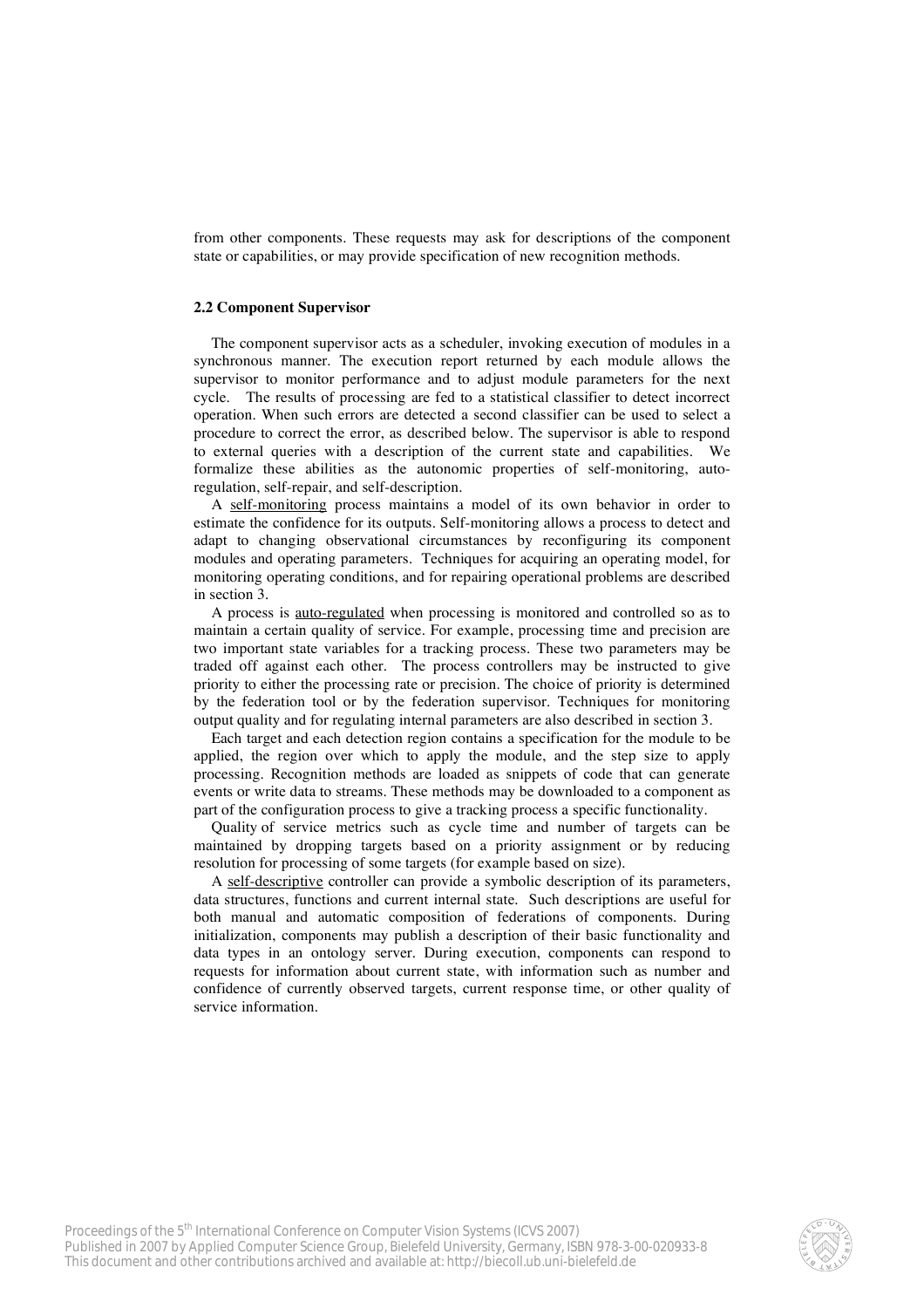#### **2.3 Assembling Components to Provide Services**

A user service is created by assembling a collection of software components. Available components may be discovered by interrogating the ontology server. An open research challenge is to provide an ontological system for indexing components based on function in a manner that is sufficiently general to capture future functionalities as they emerge. In addition the ontology server is used to establish compatible communications of data. The problem of aligning ontologies of data structures is manageable when components are co-designed by a single group. The problem becomes very difficult when components are developed independently with no prior effort to agree on specifications. This problem resembles to web-ontology alignment problem that currently receives attention in software engineering.

We have constructed a middle-ware environment [19] that allows us to dynamically launch and connect components on different machines. This environment, called O3MiSCID, provides an XML based interface that allows components to declare input command messages, output data structures, as well as current operational state.



**Fig. 5.** An example of a system for tracking of blobs in 3D. The 3D Bayesian blob tracker provides a ROI and detection method for a number of 2D entity detection components. The result is used to update a list of 3D blobs.

As a simple example of a service provided by an assembly of perceptual components, consider a system that integrates targets from multiple cameras to provide 3-D target tracking, as shown in figure 4. A set of tracked entities is provided by a Bayesian 3D tracking process that tracks targets in 3D scene coordinates [20]. This process specifies the predicted 2-D Region of Interest (ROI) and detection method for a set of pixel-level detection components. These components use color, motion or background difference subtraction to detect and track blobs in an image stream from a camera. The O3MICID middle ware makes it possible to dynamically add or drop cameras to the process during tracking.

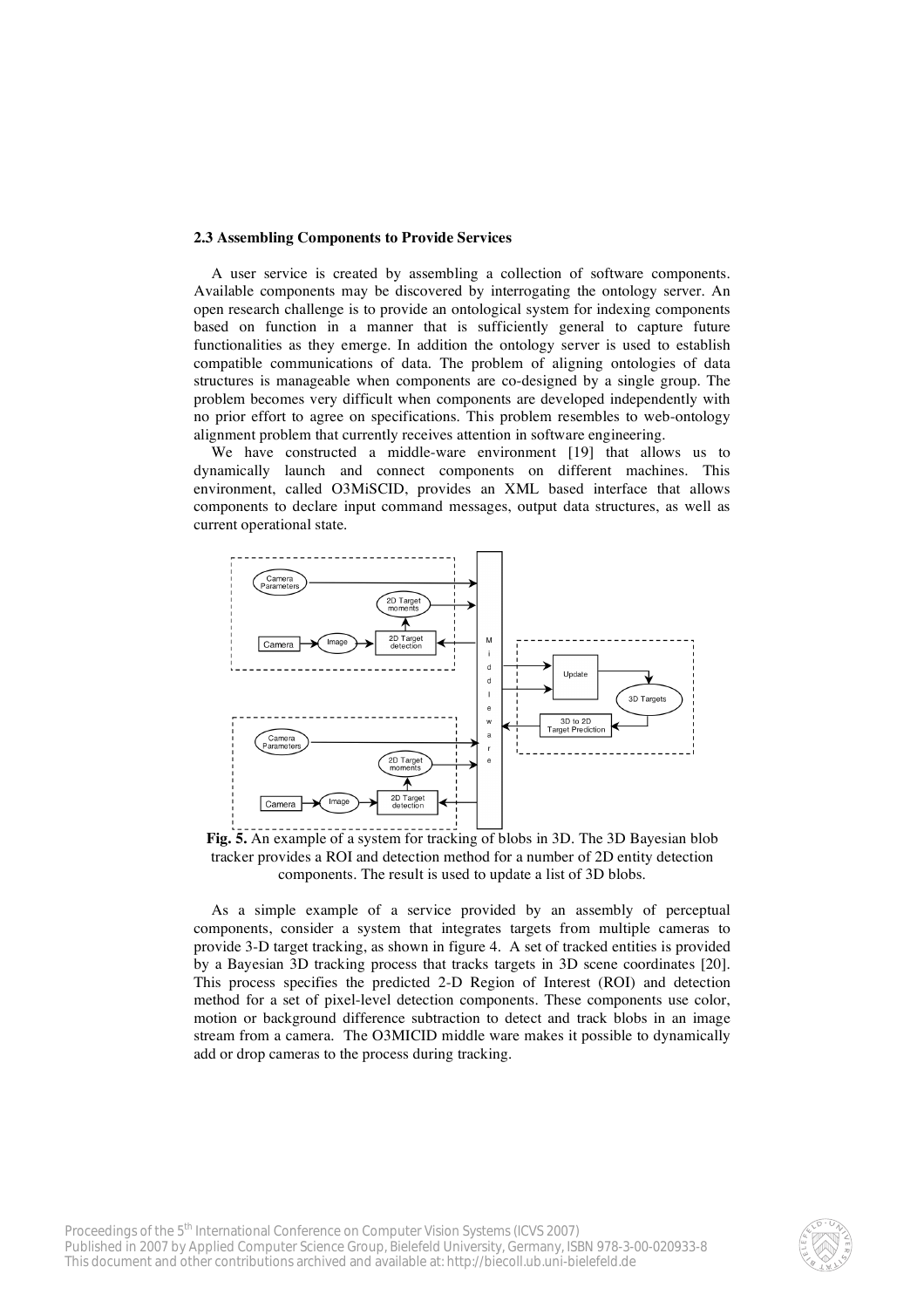### **3. Methods for autonomic perceptual components**

 In this section we briefly describe methods for self-monitoring, auto-regulation, and self repair of perceptual components.

### **3.1 Self-monitoring and Auto-regulation**

As described above, a supervisor can sum the execution times from the auto-report from modules to determine the most recent cycle time. Excessive execution time can be reduced by such methods as removing targets from the tracked target list, reducing the frequency of calls to the detection regions used to detect new targets, or directing some detection modules to reduce resolution by processing 1 out of S pixels.

In addition, a component supervisor can be made to detect errors in the current targets using statistical pattern recognition. Our approach is to use a binary classifier whose parameters have been trained from data that is known to be valid. When the parameters of tracked entities are classified as erroneous, a second, multi-class classifier can be applied to select a repair procedure.

The goal of the auto-critical evaluation is to monitor the performance of the system in order to detect degradation in performance. This requires the definition of a measure that estimates the goodness of component output with respect to a reference model that is constructed in a learning phase. Such a reference model captures normal component output, and provides a likelihood that the current outputs are normal.

There are a variety of representation forms that could provide a reference models. These include histograms, graphs and Gaussian Mixture Models (GMMs). Histograms can often provide a good solution to concrete problems despite their simplicity. Probability density approximations such as histograms or GMMs have the advantage that a goodness score can be defined easily based on statistical estimation. All probabilistic reference models have in common that they estimate the true probability density function (pdf) of measurements. For example a pdf represented by a GMM can be obtained by applying a standard learning approach such as clustering to the training data and representing each cluster by a Gaussian. An alternative approach, proposed by Makris and Ellis, [21] is to learn entry and exit points from examples and represent them as a Gaussian mixture. Trajectories are represented by a topological graph.

The scene reference model together with a quality metric forms the knowledge base of the self-adaptive system. It allows the system to judge the quality of the system output and to select parameters that are optimal with respect to a quality metric. The success of the self-adaptive technique depends on the representativeness of this scene reference model and its metric. As a consequence, model generation is an important step within this approach.

For commercial applications, incremental techniques for learning the scene reference model are especially desirable, because only a limited number of ground truth data may be available for initialization for each environment. Such techniques have the great advantage, that they can be refined as more data becomes available.

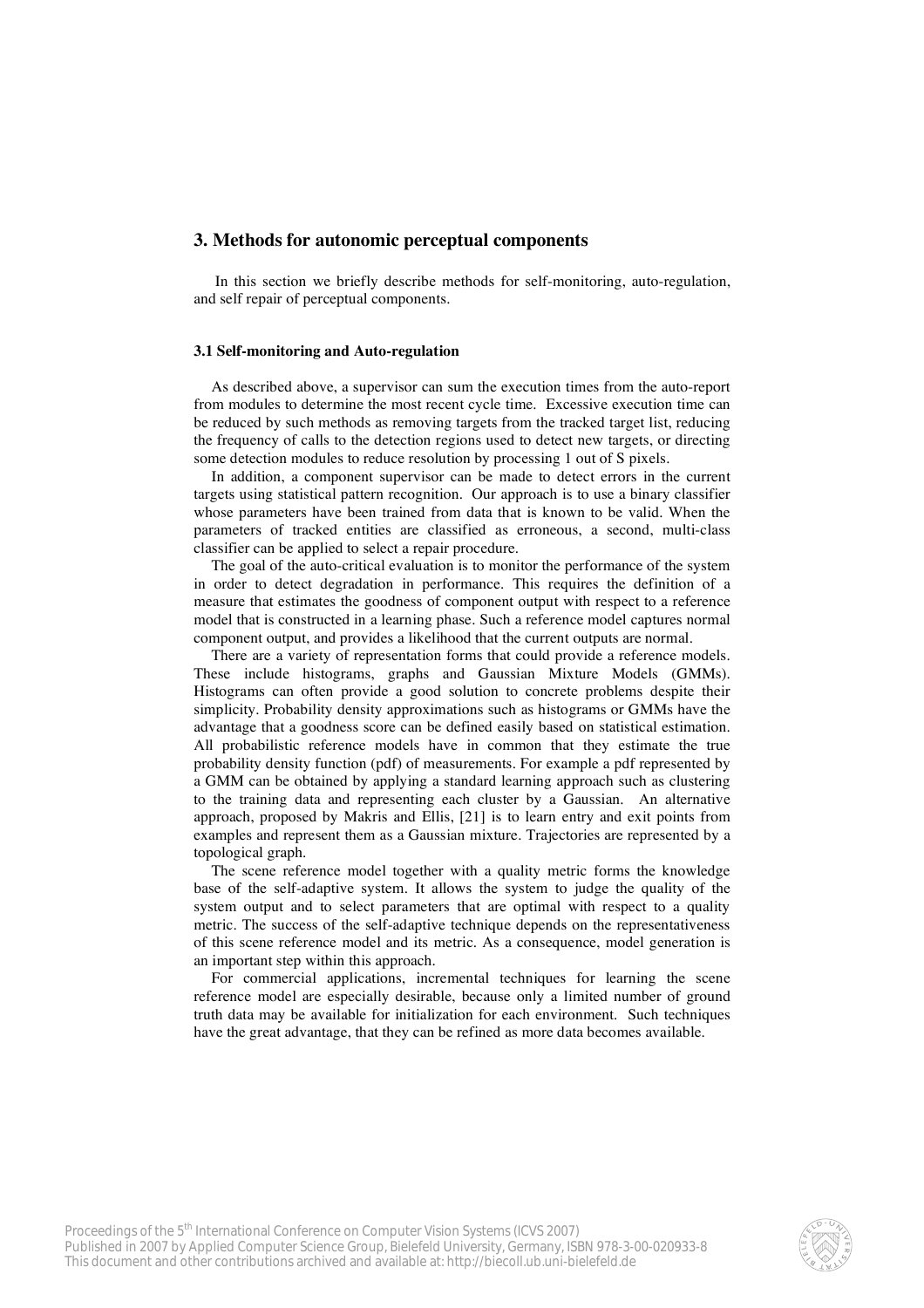# **3.2 Error Recovery**

According to Kephart and Chess [2], error recovery (or self-healing in their terminology) is composed of three phases: error detection, error diagnosis, and error repair. We have explored techniques for self-healing perceptual components based on the addition of modules for "Error Detection", "Error Classification" and "Error Repair" for our tracking-based perceptual component.

The "Error Detection" module monitors the output of a perceptual component maintaining a target history and a binary classifier. A variety of different binary classification methods may be used for error detection. In our experiments, we have used a support vector machine, followed by a running average of the distance from the decision boundary for the last N cycles. As long as the running average remains within the normal range, targets parameters are simply added to the target history. When a target is classified as abnormal recent sequence is extracted from the target history for further processing.

The recent target history for an abnormal target is passed to the error classification component for diagnosis. Error classification is a two-stage multi-class recognition process that assigns the target history to one of a known set of error classes, or a special "unkown" class. The first stage classifier discriminates known from unknown error classes. The second stage assigns the target history to one of the known error classes. Both stages are implemented as support vector machines.

Error classification is based on a set of features extracted from the recent target history. Features that we have used include

- the mean target area
- the mean target elongation
- the mean target motion energy
- the mean target area variation energy:

Both error classifiers are implemented as support vector machines (SVM) classifiers using the Radial Basis Function (RBF) kernel.

The first SVM classifier is trained by considering all training data from all known error classes as a single class. The implementation uses LIBSVM [22] to learn this one-class SVM. The second classifier is a multi-class SVM learnt using the samples of the known error classes. A RBF kernel is also used for this classifier.

A database of repair strategies associates each error class with a particular strategy. In a fully automatic system, the strategies would be discovered automatically from a large set of examples and a large set of possible commands for error repair. An appropriate method would be the acquisition of successful error repair procedures by trial and error. Unfortunately, such a fully automatic system would require a very long time to generate a successful set of repair procedures.

As with other systems that use expert knowledge to control a vision system [23], [24] use hand coded repair procedures. Such repair procedures capture the expert knowledge of the designer. We have used this approach to design simple but efficient repair strategies for perceptual components.

New repair strategies can be added during the system lifetime as new classes of errors are detected. Periodically, the "unkown" classes are reviewed by a human who may assign the history to a known error and thus update the error classifier, or assign

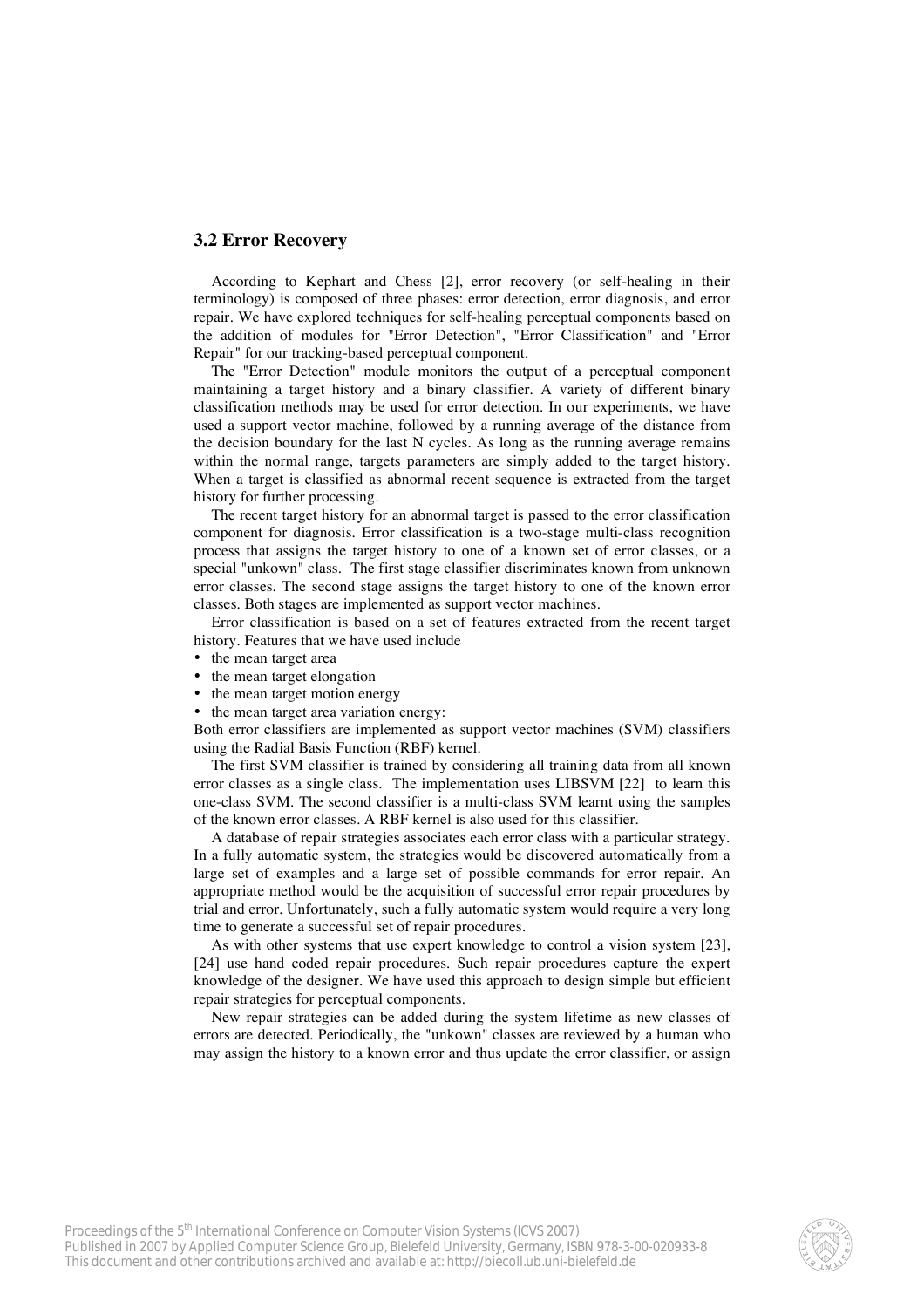them to a new error class. When a new error class is detected, the classification process is updated, and a repair procedure is selected or encoded by the human. Error repair may involve deleting spurious targets, changing target parameters or detection module used for that target, change parameters for initial target detection or changing the set of modules used by the supervisor during each cycle.

There is not necessarily a one-to-one relation between error classes and repair strategies: a given strategy can be used to repair error from various classes. In the case of the tracking system, we use some simple repair procedures such as killing targets that are identified as false positives by the classifier, refreshing the background in problematic regions or even doing nothing (e.g. in the case of a "not an error" class or when the erroneous target has already disappeared).

# **4. Conclusions**

Autonomic computing makes possible the design of systems that adapt processing to changes in operating conditions. In this paper we have described how autonomic methods can be included within a component-oriented design. Software components for computer vision can be provided with automatic parameter initialization and regulation, self-monitoring and error detection and repair, to provide systems in services may be assembled dynamically from a collection of independent components.

## **References**

- 1. P. Horn, "Autonomic Computing: IBM's Perspective on the State of Information Technology," http://researchweb.watson.ibm.com/autonomic, Oct. 15, 2001.
- 2. J. O. Kephart, and D. M. Chess, "The Vision of Autonomic Computing", IEEE Computer, Vol. 36, No. 1, pp 41-50, Jan. 2003.
- 3. V. Poladian et al., "Dynamic Configuration of Resource-Aware Services," Proc. 24th Int. Conf. Software Engineering, pp. 604-613, May 2004.
- 4. Murino, V., Foresti, G., and Regazzoni, C. (1996). A distributed probabilistic system for adaptive regulation of image processing parameters. IEEE Trans. on Systems, Man, and Cybernetics - Part B: Cybernetics, 26(1):1–20.
- 5. Scotti, G., Marcenaro, L., and Regazzoni, C. (2003). A s.o.m. based algorithm for video surveillance system parameter optimal selection. In Advanced Video and Signal Based Surveillance.
- 6. Min, J., Powell, M., and Bowyer, K. (2004). Automated performance evaluation of range image segmentation algorithms. IEEE Trans. on Systems, Man, and Cybernetics - Part B: Cybernetics, 34(1):263–271
- 7. P. Robertson and J. M. Brady, "Adaptive image analysis for aerial surveillance", IEEE Intelligent Systems, 14(3), pp30–36, May/June 1999.
- 8. D. Hall, R. Emonet, J. L. Crowley, "An automatic approach for parameter selection in selfadaptive tracking", International Conference on Computer Vision Theory and Applications (VISAPP), Springer Verlag, Setúbal, Portugal, Feb., 2006
- 9. D. Hall, "Automatic parameter regulation of perceptual systems", in Image and Vision Computing, Volume 24, Issue 8, pp 870-881, Aug. 2006.